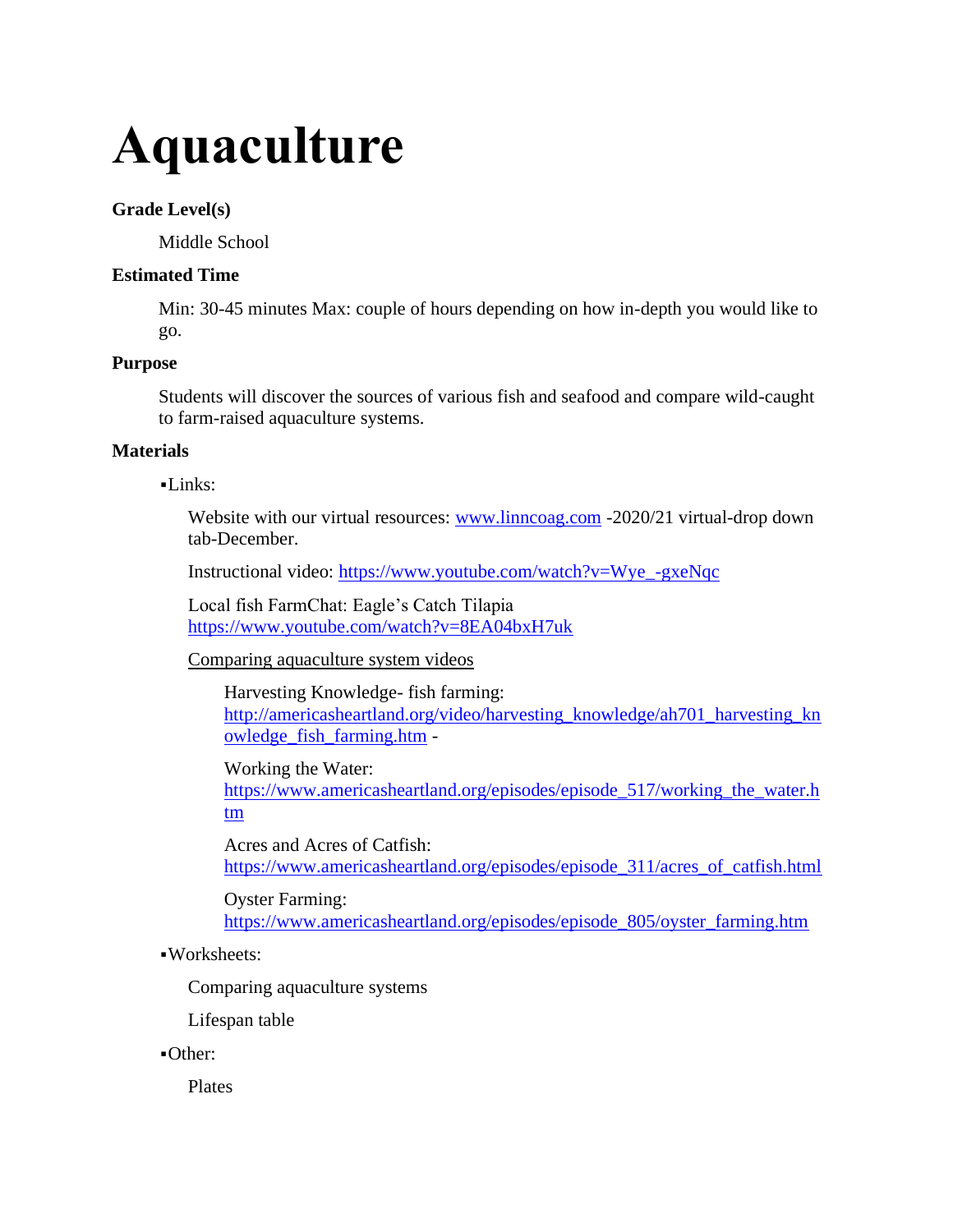| <b>Napkins</b>   |
|------------------|
| Tape             |
| Spoons           |
| String           |
| <b>Straws</b>    |
| Colored goldfish |

# **Vocabulary**

**aquaculture:** the cultivation of aquatic organisms (such as fish or shellfish) especially for food

**bivalve mollusk:** aquatic mollusk whose body is enclosed in a hinged shell such as oysters, clams, mussels, and scallops

**crustacean:** a type of animal (such as a crab or lobster) that has several pairs of legs and a body made up of sections that are covered in a hard, outer shell

**fish farm:** a place where fish are artificially bred or cultivated for food, restocking lakes for angling, or to supply aquariums

**mollusk:** a type of invertebrate animal (such as snails, clams, or squids) that has a soft body, does not have a backbone, and that usually lives in a shell

**overfishing:** to fish to the detriment of a fishing ground or to the depletion of a kind of organism

**seafood:** shellfish and sea fish served as food

**sustainability:** relating to, or being a method of harvesting or using a resource so that the resource is not depleted or permanently damaged

**wild-caught:** taken from the wild rather than being bred from domestic stock

# **Interest Approach – Engagement**

- 1. Tell your students to imagine they are walking through the grocery store in the meat department and they come across the seafood section. Ask, "What kind of meat do you expect to be here?" *(Students may list any seafood item they are familiar with such as shrimp, crab, lobster, and various fish such as salmon, trout, haddock, halibut, etc.)*
- 2. Ask students, "Where did this meat come from?" As they offer answers, guide them to the question, "Did it come from a farm?"
- 3. Continue the discussion by asking if there is a difference between fishing and farming. Some specific questions to guide your discussion might be *What is farming?*, *What is fishing?, How are fishing and farming different/the same?*, *Is the fish you eat from a farm or from the ocean?*

# **Background - Agricultural Connections**

The seafood we purchase at retail markets can come from a variety of sources. **Aquaculture** is the farming of aquatic organisms such as fish, **crustaceans**, **mollusks**, and aquatic plants. **Fish-farming** can involve raising fish commercially in tanks or other man-made enclosures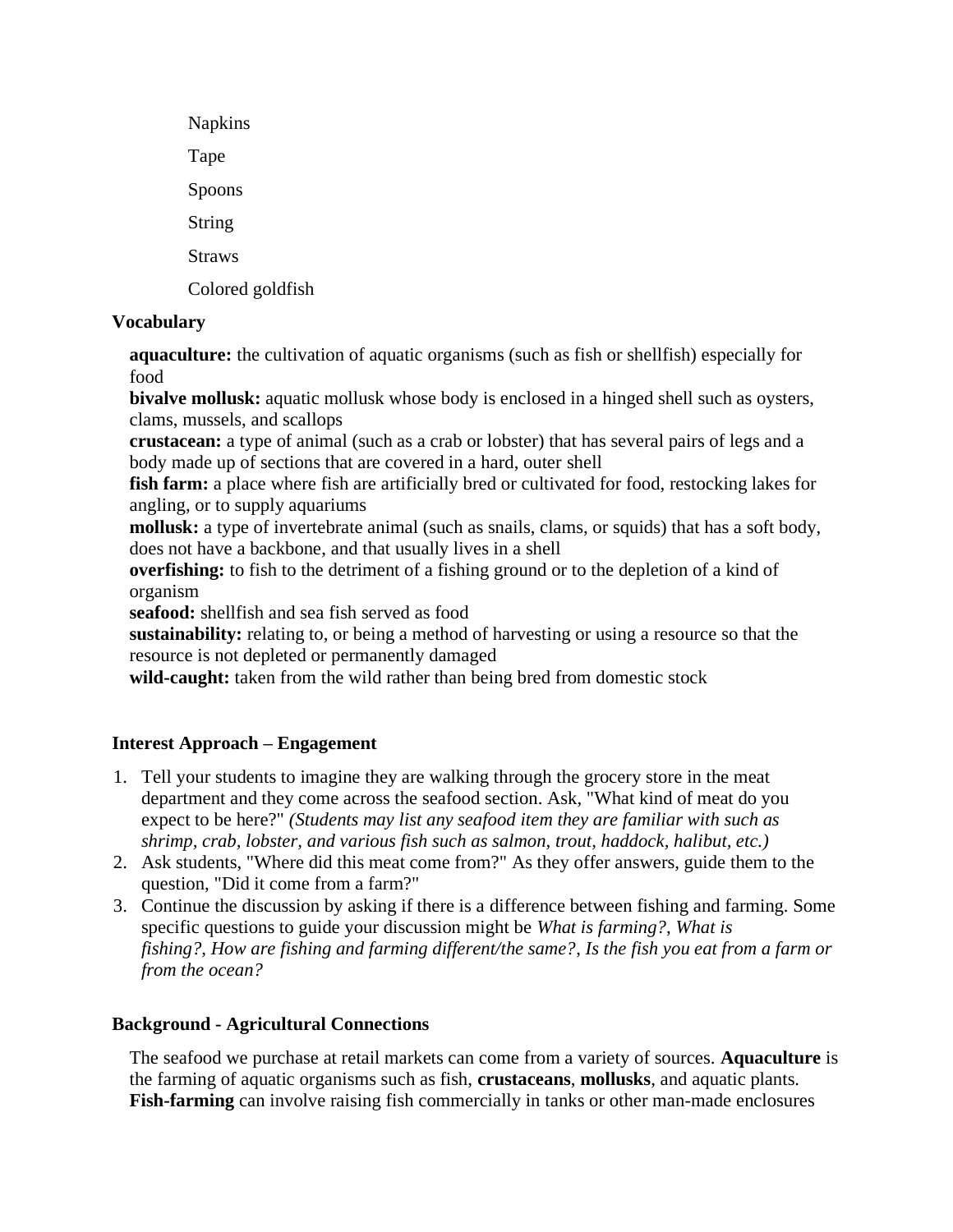such as ponds or concrete fish runs. These farms manage their water (flow, oxygen levels, etc.) and the growth of fish from the fertilization of eggs until harvest. Other fish farms follow similar principles, but use a cage system in a natural water source such as a lake or ocean. These farms use the same water and habitat as wild fish, but keep their fish in separate enclosures. Regardless of the type of system, it is considered a *farm* if humans manage the breeding, feeding, and growth of the fish. In the United States, trout and catfish are the most commonly farmed fish species. World-wide, the seafood most commonly farmed are shrimp and salmon.<sup>5</sup>

Some of the seafood we eat is supplied through fishing. This seafood is usually labeled as **wild-caught** and is harvested using nets, trawls, or other devices. Wild harvest commercial fishermen work closely with government agencies to help ensure that wild stocks are not **overfished** in US waters.

The National Marine Fisheries Service identifies areas considered essential to living marine resources and regulates the use of these areas so that the habitats remain healthy, sustainable, and productive. Although many waters are managed through quotas on the number of fish that can be caught and restrictions on the size of fish that can be harvested, the breeding, feeding, and growth of the fish are not managed by humans in any way.

Many species of fish and shellfish can be raised on farms or caught from the wild. The dietary value of fish resulting from both (farmed or wild-caught) production methods is equal. In addition to a dietary comparison, a look at the environmental impacts of each system is critical to maintaining the long-term **sustainability** of fish farming and wild-caught fisheries. It is estimated that wild-caught fisheries have reached their maximum sustainable yield, while the world's appetite for seafood is growing.<sup>6</sup>

One solution to this challenge is the aquaculture industry, which can satisfy the growing demand for seafood in an environmentally friendly and sustainable manner. US aquaculture operations raise fish such as trout, tilapia, barramundi, and cobia that can replace more familiar species on menus yet still meet customers' wants and needs. Other farms are raising traditional marine species such as cod, flounder, and halibut. The availability of these species from farms allows consumers to access their favorite seafood while wild fish stocks recover.

Another example of aquaculture providing positive environmental impacts is the production of **bivalve mollusks**, such as clams, oysters, and mollusks. These shellfish remove nutrients from the water by feeding on algae and particulate matter. This helps maintain good water quality and minimizes the loss of critical oxygen. While farmed shellfish are growing, they spawn and help to reseed wild shellfish beds. Due to their unique structure, bivalve mollusks provide habitats and hiding places for other organisms, adding to the biodiversity of the marine ecosystem. These impacts are so important that, in some areas, community volunteers are restoring oyster and clam populations.

### **Procedures**

- 1. Watch the instructional video provided above
- 2. Pass out the comparing aquaculture worksheet and begin playing the videos, instruct the students to take notes while watching. Begin with Harvesting Knowledge-Fish Farming.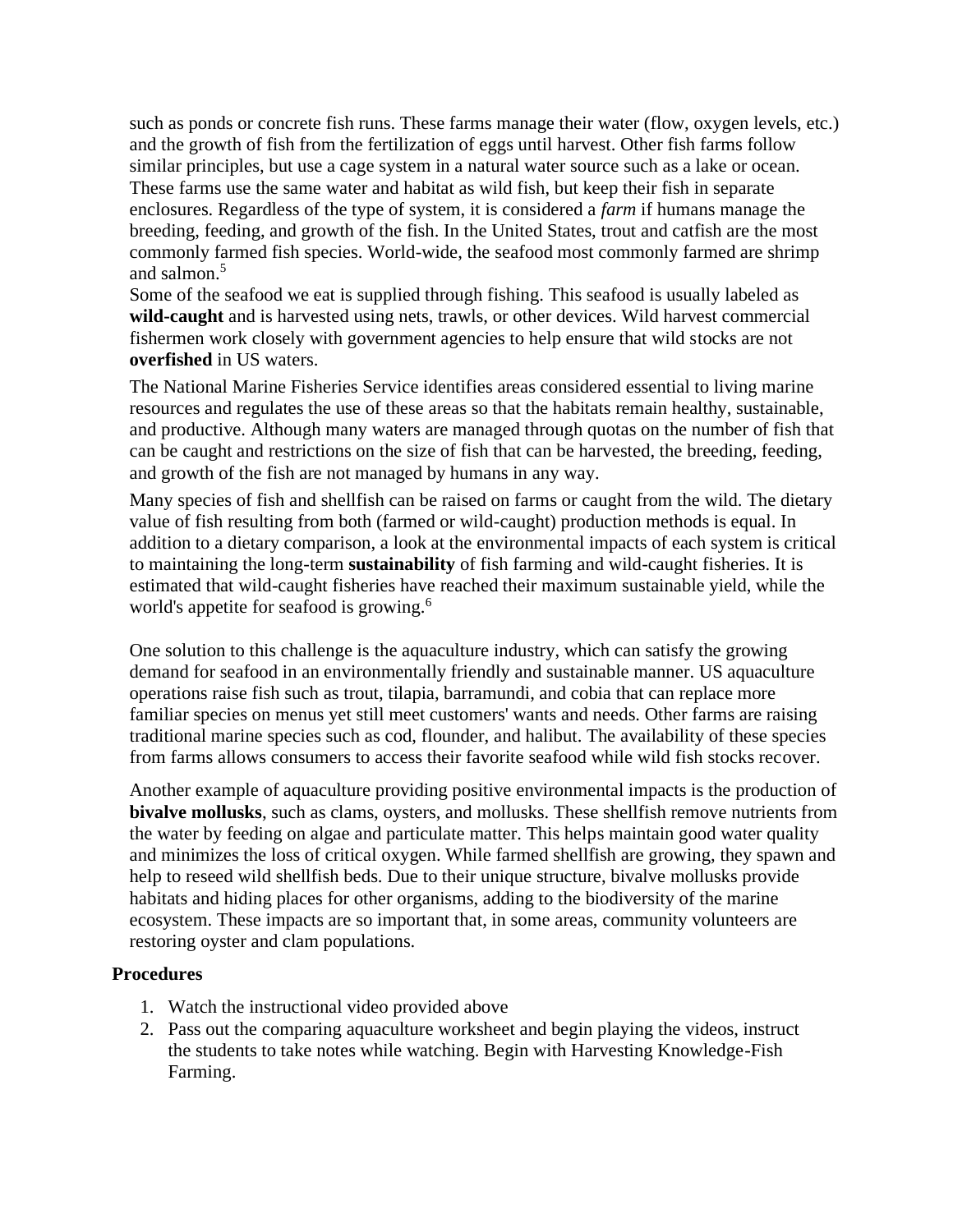- 3. Watch the 3 aquaculture system videos- review as a class what the students wrote in their Venn-diagrams (the videos might play best from Chrome).
- 4. The lifespan of overfishing- now that the students have an overview of different fish systems, it is time to look at the ecological issue of overfishing wild fish.
- 5. Review the basic concepts of a food web. Give examples if needed to help students recall that a food web is a system of interlocking and interdependent food chains. Ask students to give examples of food chains and webs that can be found in an ocean.
- 6. Introduce the activity by telling students that they will be simulating an ocean food web using colored goldfish crackers. Explain that in this ocean's food web the plain yellow goldfish eat seaweed of which there is always plenty, the green goldfish and red goldfish eat the yellow goldfish, and the dark orange goldfish eat both green goldfish and red goldfish. \*\*Note that there must be at least two goldfish in the ocean for these fish to survive. However, you may or may not want to share this with the students immediately.
- 7. Inform the students that in addition to its place in the food web, each fish also has a dollar value, and the purpose is to earn money. If the fish are harvested, each yellow goldfish will make a profit of \$2, red goldfish will make a profit of \$5 each, green goldfish will make a profit of \$5 each, and dark orange goldfish will make a profit of \$10 each.



- 8. Organize students into groups of four. Give each student one copy of *The Lifespan of Overfishing Student Data Table*. Have one person from each group collect the following supplies:
	- 1 plate
	- 4 spoons
	- 4 straws
	- 4 napkins
	- 4 pieces of string
	- 1 roll of tape
- 9. At the start of the activity, put 8-10 of each color of goldfish into each group's ocean (paper plate). (Numbers can be adjusted as the teacher sees fit.) Have the students record the number of each fish in the "Year 1 Start" column of their data table.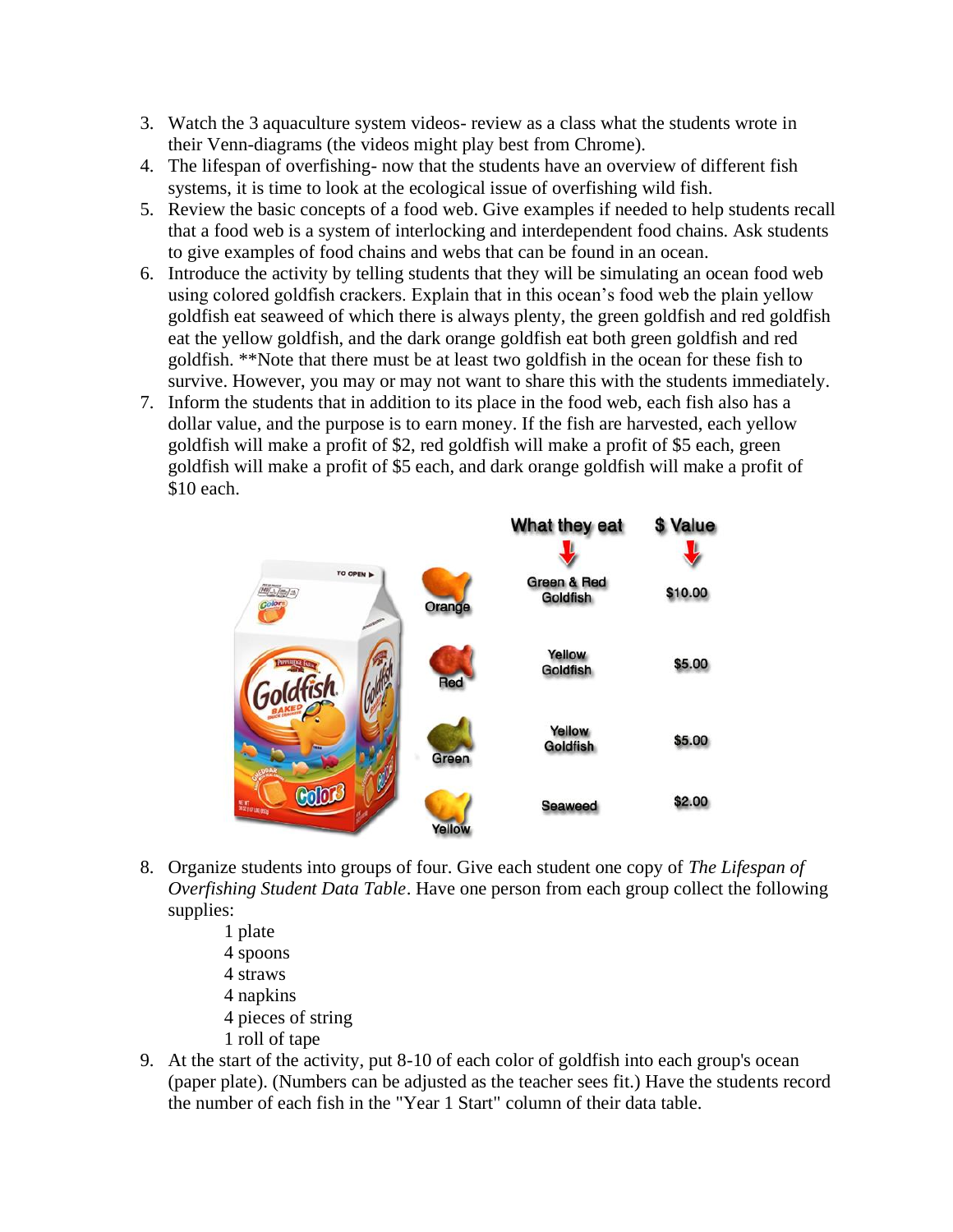- 10. When all the oceans are stocked and fishing poles are made, give the students 30 seconds to fish. At the stopping signal, all fishing poles must be put down.
- 11. Tell the students to fill in their data tables for "Year 1 End" with the number of each species of fish that remains in their ocean. Record the value of their catch in the "Year 1 Income" column. Any fish remaining on the table, still attached to the fishing pole, or destroyed during fishing do not count. Once their tables are filled out, the students can eat the goldfish they caught.
- 12. Adjust the number of fish in each ocean to account for reproduction by adding one new fish of each species for each two that remain. Keep in mind that there must be a food source for each species to allow for survival. If no food source remains, remove that species from the ocean.
- 13. Repeat steps 6-8 three more times until there have been four years of fishing.
- 14. Instruct the students to use their data to create a line graph showing the changes in their fish population over time.
- 15. Have each group report to the class the final number of fish remaining in their oceans after year four. Some oceans may be completely empty of fish. Others may have established a way to fish sustainably so that there are more fish than when they started. Discuss the various strategies the different groups used (or didn't use) to manage their oceans.
- 16. As a class, discuss the following questions:

What is overfishing?

Why does overfishing happen?

What are the effects of overfishing?

What is stewardship and why is it important?

How can the world continue to fish in a sustainable manner?

17. Watch the local Fish FarmChat- Eagle's Catch (video link above) to recap lesson.

### **Organization Affiliation**

Original lesson plan can be found on the National Ag in the Classroom website: Overfishing and Aquaculture (grades 6-8).

### **Agriculture Literacy Outcomes**

### **Agriculture and the Environment**

Discuss (from multiple perspectives) land and water use by various groups (i.e., ranchers, farmers, hunters, miners, recreational users, government, etc.), and how each use carries a specific set of benefits and consequences that affect people and the environment (T1.6- 8.d)

Recognize the factors of an agricultural system which determine its sustainability (T1.6-

8.h)

Compare and contrast the advantages and disadvantages involved when converting natural ecosystems to agricultural ecosystems (T1.6-8.a)